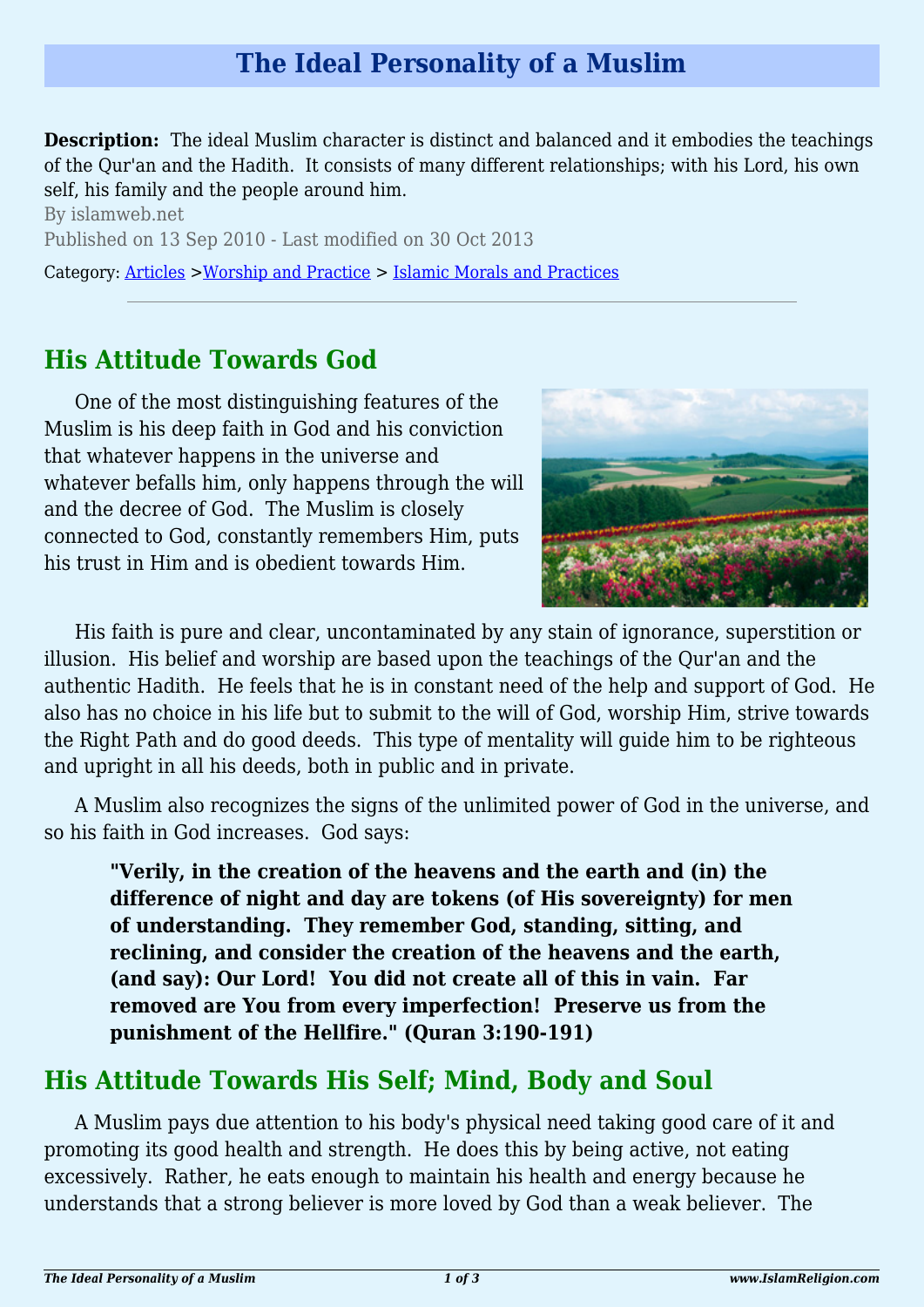Prophet, may the mercy and blessings of God be upon him, said: "Indeed a strong believer is more beloved to God then a weak believer. In the both of them are good virtues." God, the Almighty, says:

### **"Eat and drink; but be not wasteful, for God does not love the people who waste." (Quran 7:31)**

He also pays attention to his personal hygiene because the Prophet, placed great emphasis on it. His appearance is always neat and clean. His oral hygiene is also very clean because the Prophet encouraged the use of the siwak (tooth-stick from the Arak tree). However, he does all of this in accordance with the Islamic ideal of moderation; avoiding the extremes of exaggeration and negligence. God, the Exalted, says:

#### **"Say: Who has forbidden the adornment of God which He has brought forth for His slaves, and the good things of His providing? Say: Such, on the Day of Resurrection, will be only for those who believed during the life of the world. Thus do We detail Our revelations for people who have knowledge." (Quran 7:32)**

In addition to taking care of his physical self, a Muslim also takes care of his mental self. This is done by keeping away from drugs and stimulants. He also does not forget to exercise regularly to maintain his physical fitness because there is a direct relationship between the physical health and mental health. He also takes care of his mind by pursuing beneficial knowledge; religious and secular. God says:

#### **"And say: My Lord! Increase me in knowledge." (Quran 20:114)**

A Muslim also pays as much attention to his spiritual development as to his physical and intellectual development. He does so in a precisely balanced fashion which does not concentrate on one aspect to the detriment of others. For this reason, the life of a Muslim revolves around the worship and remembrance of God; five daily prayers, fasting the month of Ramadan, etc.

### **His Attitude Towards People**

With his parents, the Muslim is an example of sincere obedience and love. He treats them with kindness and respect, infinite compassion, utter politeness and deep gratitude. He recognizes their status and knows his duties towards them through God's command. God says:

#### **"Worship God and do not ascribe any partner to Him and (show) kindness to the parents." (Quran 4:36)**

With his wife, the Muslim exemplifies good and kind treatment, intelligent handling, deep understanding of the nature and psychology of women, and proper fulfillment of his responsibilities and duties.

With his children, the Muslim is a parent who understands his great responsibility towards them. He pays attention to anything that may influence their Islamic development and give them a proper education. This is so that they may become active